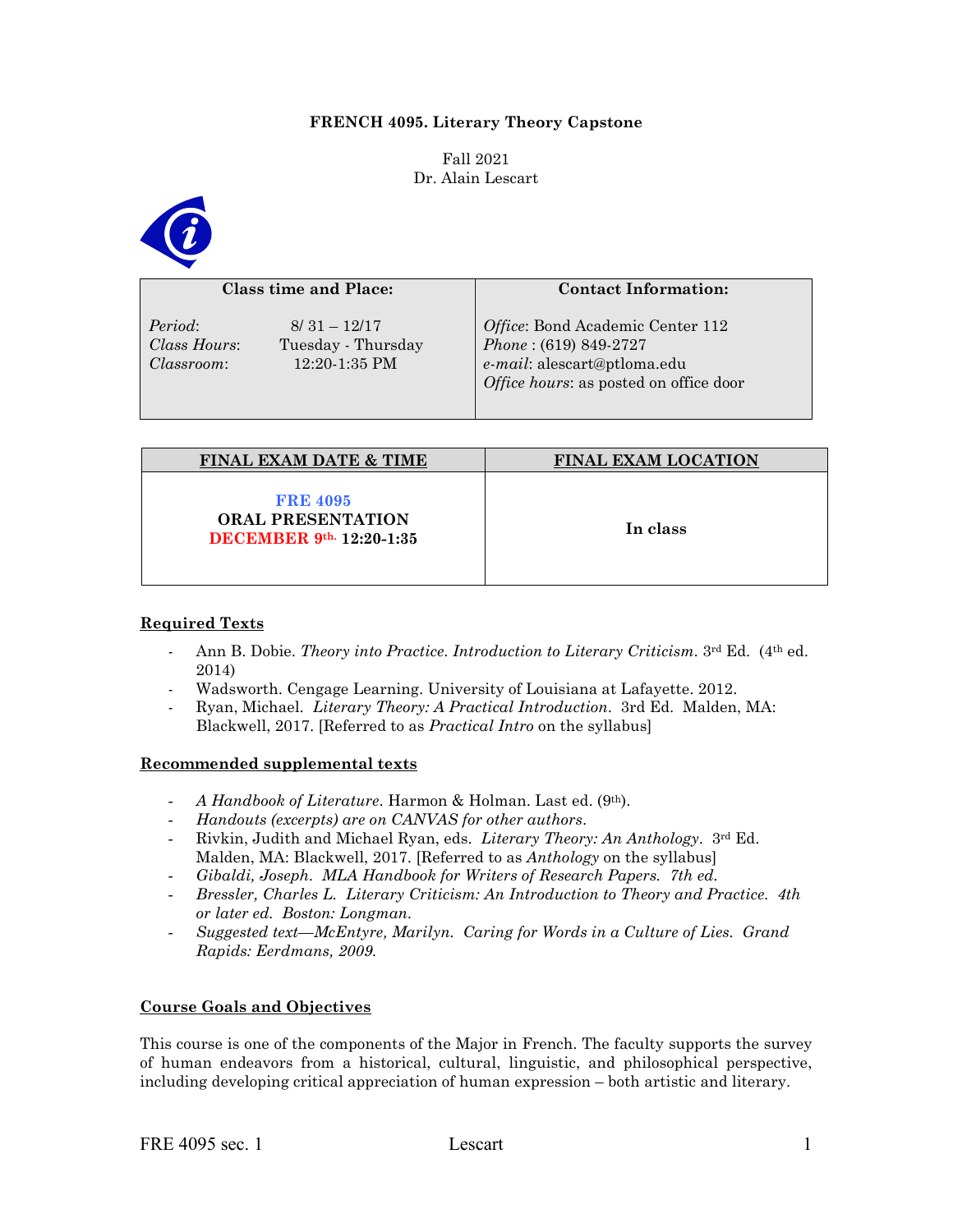In this course, we focus on reading, understanding, and applying literary theories, and honing research and academic writing skills. The class is designed not only to prepare you for graduate school and/or for teaching literature, but it will also sharpen critical thinking skills for a host of other professions and increase your ability to read critically using a variety of theoretical lenses. We will also examine the theories as products of their eras and cultures, as a mode of seeing philosophical evolution from the ancient through post-modern periods. The final paper in this course will be part of your Senior portfolio.

## **Catalogue description:**

This capstone course provides an in-depth study of contemporary critical trends, such as Structuralism, New Historicism, Feminism, Deconstruction, Gender Studies, Reader-Response and Psychoanalytic criticism. Students will also familiarize themselves with the critical commonplaces to which these new approaches are a response as well as with a traditional overview of trends and styles from medieval through modern literature. Students will be expected to engage in some research and in written critical work. Preparation of a portfolio and summative evaluation will be an important part of this class.

### **Program Learning Outcomes (PLOs)**

*Students who complete the French Program will be able to:* 

1. Write essays without significant errors of grammar, spelling, or vocabulary usage that would impede comprehension by a native speaker.

2. Comprehend the main idea and most details of connected oral discourse by a native speaker on a variety of topics.

3. Converse in a participatory fashion with a native speaker using a variety of language strategies to convey meaning.

4. Analyze and Interpret target language texts and data sets according to their cultural, literary, and/or linguistic content.

5. Display knowledge of the nature and structure of language.

6. Discuss the influence of their own perspective on cultural interconnections through engagement with local, national, or international communities.

### **Course Learning Outcomes (CLOs)**

*Students will be able to:* 

Closely read (comprehension, analysis) and critically analyze (analysis) texts in their original languages and/or in translation. (LPLOs 2, 3, 5, 6) (FPLOs 4)

b. Recall (knowledge), identify (knowledge), and use (application) fundamental concepts of literary study to read and discuss texts. (LPLOs 2, 3, 6) (FPLOs 4)

- c. Standard literary terminology
- d. Modes/genres of literature
- e. Elements of literary genres

f. Literary periods (dates, writers, characteristics, and important developments)

- g. Contemporary critical approaches
- h. Extra-literary research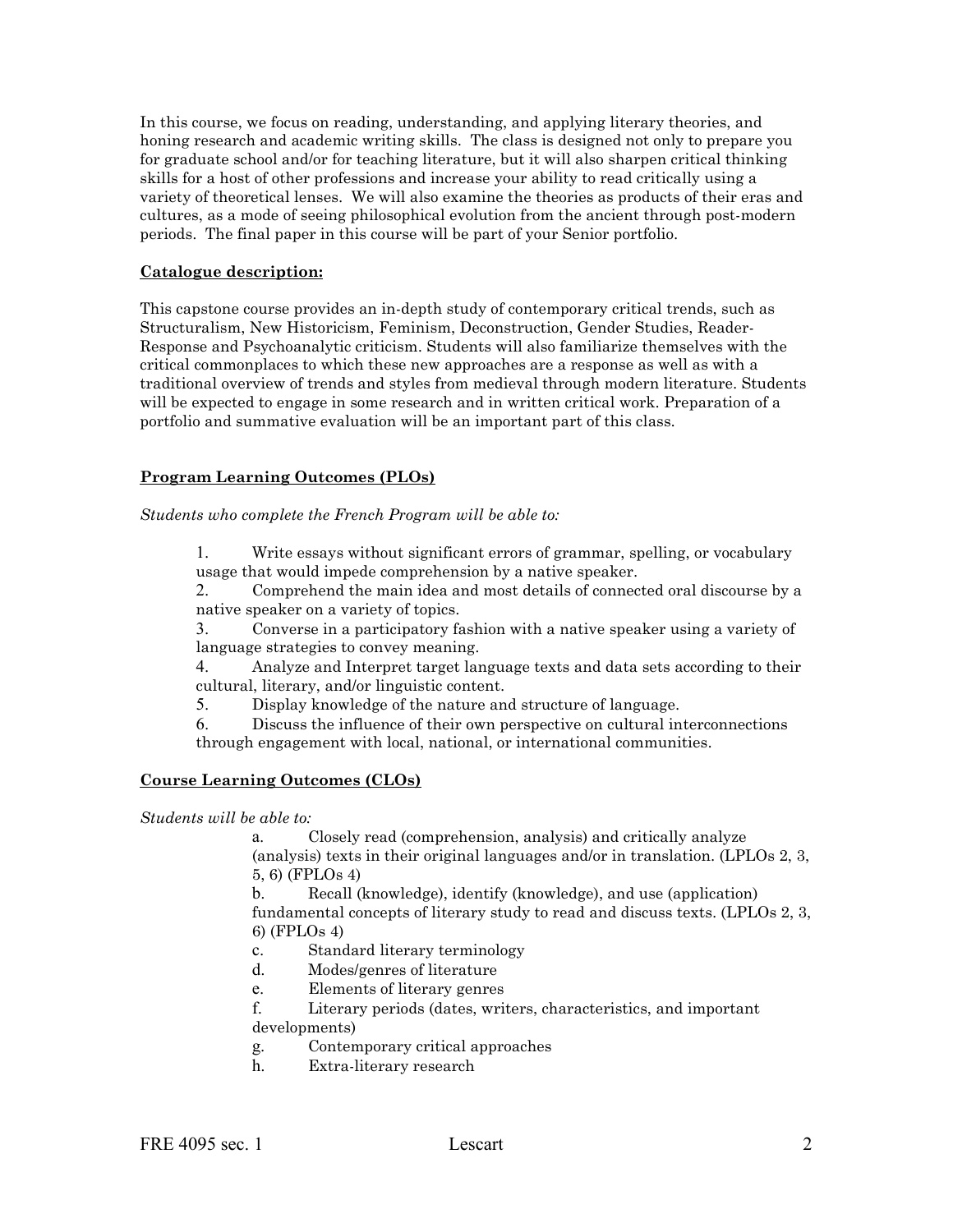i. Analyze (analysis) the social, cultural, ethnic, gendered, and/or historical contexts of the works and their authors, and connect (synthesis, evaluation) the texts with their own lives. (LPLOs 1, 2, 3, 5) (FPLOs 4) j. Create (synthesis, evaluation) detailed and informed textual analysis of literary works employing secondary sources and applying concepts of literary study and literary theory. (LPLOs 2, 3, 5, 6) (FPLOs 1, 4)

# **COURSE CREDIT HOUR INFORMATION**

This class meets the Carnegie Unit minimum requirement of 750 minutes of instructional time + 1500 minutes of out-of-class work per 1 unit of credit. Specific details about how the class meets these requirements are included here in the course syllabus.

### **Course Activities and Resources**

We will use an instructional ensemble whose core program is designed to prepare students to be exposed to either full or part of literary pieces.

Homework is assigned on a daily basis **and should be turned in as listed in the daily schedule**.

### **Requirements**

- **1.** Attendance. Your physical presence in class is very important to get the full immersion experience. If you are not present in class, you cannot perform oral exercises and you will lose participation points. Students, whether present or absent, are responsible for the material listed in the class, syllabus as well as for any extra material presented in class. If a student misses a class, s/he should procure notes from another student and study the material in the book.
- **2.** Participation in classroom assignments. It is not enough to come to class. You need to engage actively in the oral and written exercises presented in class. Class participation is measured by one's willingness to talk in class and to communicate as fully as possible. It is also measured by one's willingness to attend class regularly and to complete assignments. Participation consists of attendance, group and partnered discussions, answer and intervention around class questions, brief writing assignments in and out of class, pop quizzes on the day's reading or previous readings or discussions.
- **3.** Completion of daily assignments. Before you come to class, finish readings and preparations for the day and hand it in. Late work will not be accepted for credit, though it will be corrected. Work is considered late if it is handed in after it has been handed back or discussed in class. Homework is to be turned in at the beginning of the class. No reminders will be provided since it is assumed that students are adults capable of reading the syllabus. **Write one original reflective dialogue papers of 5 pages** on assigned topics. These papers needs to follow the MLA style to acknowledge the sue of others' words and ideas.
- **4.** Preparation for the two exams. Get ready well in advance for the exams. THERE ARE NO MAKE-UPS! A missed exam counts as a zero. If the student has an official excuse (doctor's note or family tragedy) for an absence, the zero is deleted.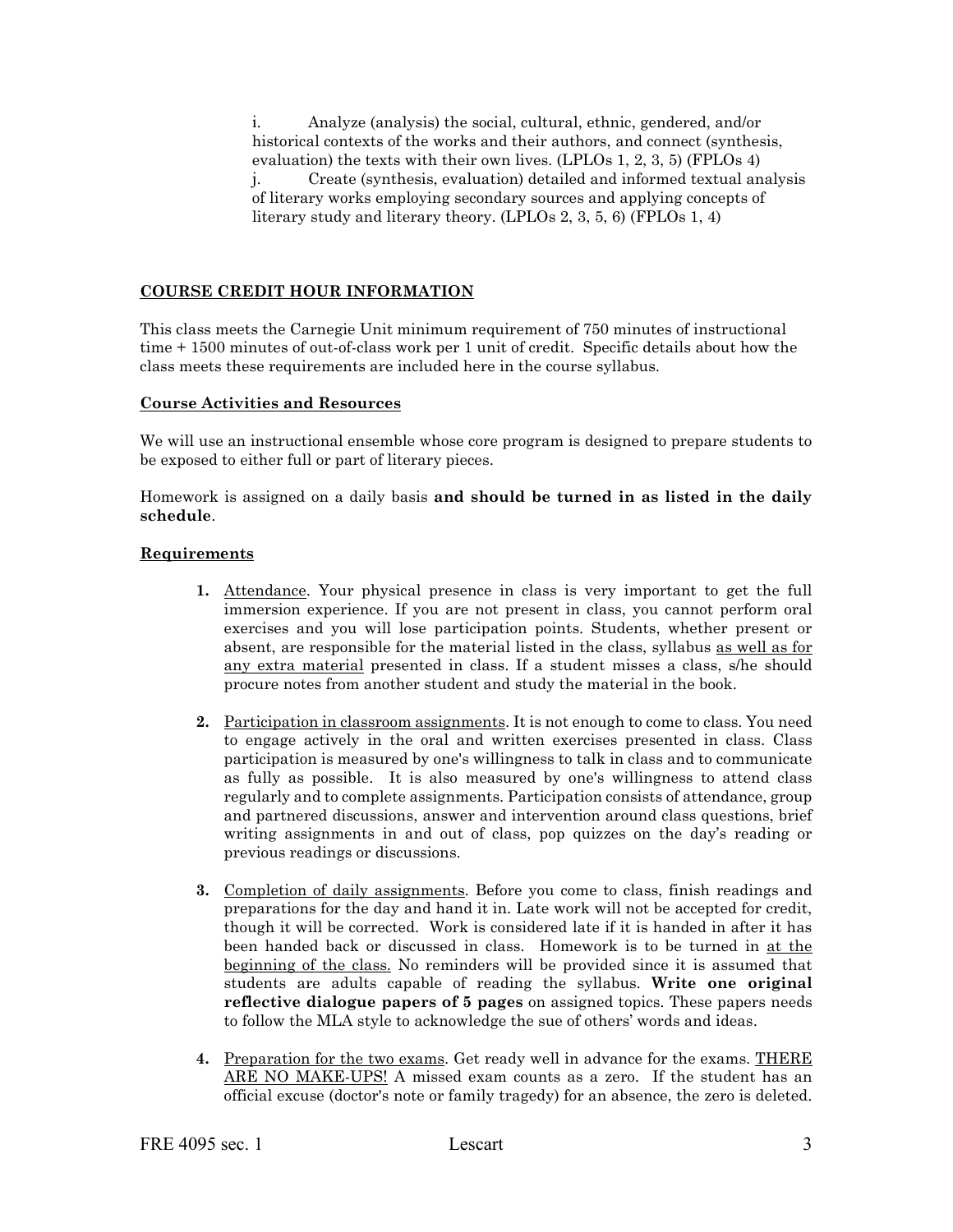Such excuses need to be given to the professor within a few days of the absence. If an absence is prolonged (more than three classes), the student must contact the professor immediately. One low mark will be dropped from the interrogations before they are averaged at the end of the semester. Do not buy your plane ticket before the class exam. Day of exam cannot be changed.

- **5.** Writing: All standards of academic writing that you were taught in LIT 250 are required of your writing in this class as well. Each student will complete Reading Responses, Abstracts, and a Major Paper (including a paper proposal, annotated bibliography, and abstract).
- **6.** Exams: Each student will complete a Midterm and Final Exam.
- **7.** Research: Follow your intellectual curiosities and start now. The primary text for your major paper will be chosen in consultation with me. You may use some of our course readings for secondary sources for your paper. Other secondary and tertiary sources are for you to search out, read, annotate, and evaluate as you research your major paper. Please read as much secondary material as possible and use what is appropriate for your paper. No Wikipedia or similar guides are to be used for papers or used as a substitute for the reading. This is a Senior capstone course, and you will need to seek out university-level sources.
- **8.** Research Presentations: You will present your major research paper in a department conference entitled Literary Scholarship on Point. The date for the conference is Monday, April 30, 2017, 4:30-7:00pm. You will receive a Gmail invitation to this event. Please accept it and get this important assignment date on your calendars now.
- **9.** Gmail, Canvas, and Live Text: You are responsible for routinely checking your campus accounts for electronic messages from me (and sometimes from your classmates). You are fully accountable for all course material, announcements, communications that are distributed to these online sites. I will send messages only to these sites, so please let me know if you encounter any technical problems with them. Your Senior Portfolio must be submitted on Live Text and may be requested in hard copy as well.
- **10.** Extenuating Situations & Grades: No "Incomplete" grades will be assigned unless extenuating circumstances (e.g., death in the family, automobile accidents, hospitalization) prevail. If you find yourself in such a
- **11.** situation, contact me immediately. You must submit, in a timely fashion, any necessary and valid documents to verify your situation (e.g., doctor's letter on letterhead).

### GRADE SCALE

| $95-100$ :<br>A | $90-95:$<br>$A-$ | B+<br>85 90. | $80 - 85$ : B | 75-80:B-     |
|-----------------|------------------|--------------|---------------|--------------|
| $70-75:C+$      | -70:C<br>65-     | $60-65$ :C-  | $55-60:D+$    | $50 - 55$ :D |

### **Grading of the class**

Your grade will be based on the quality of your work in these areas:

- Abstracts, Reading analyses, Sample Theoretical Essay 40%
- In-Class Exercises, Participation 10%
- Portfolio: Literary Scholarship on Point, Portfolio Assignments & Submissions 50%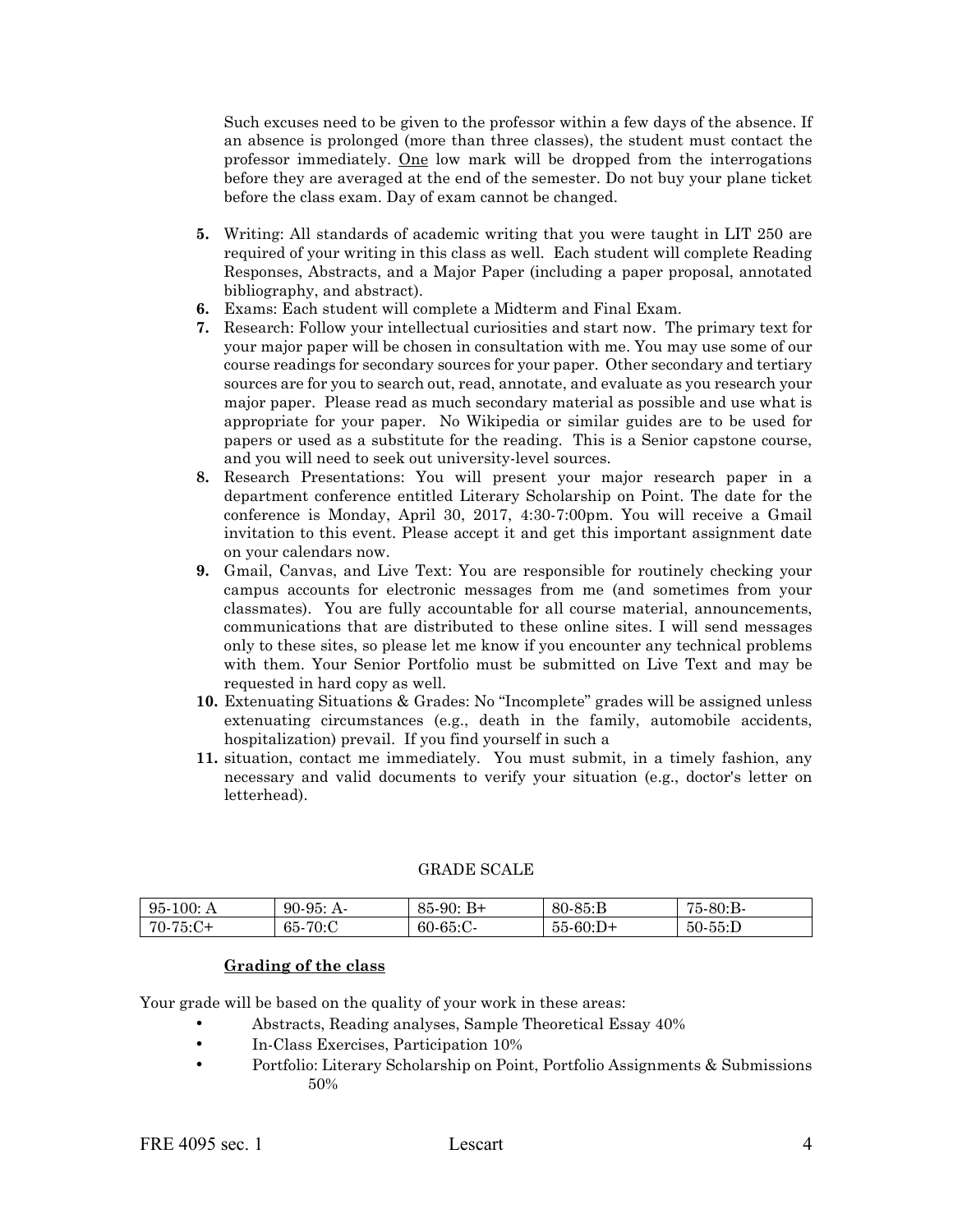# **COURSE WORK SUMMARY**

- Consistent class attendance and thoughtful participation in discussions
- Reading of all assignments
- Ten 400 words response assignments to different theoretical approaches
- Other short homework exercises to be assigned, such as responses to readings
- Occasional quizzes
- Abstracts of the assigned theoretical essays ; Sample theoretical essay

• One 10-12 page Major Analytical Paper, MLA format, using a criticaltheoretical approach to an approved literary work or works, including your own analysis, theoretical grounding, research, and critical engagement with your sources

- A formal oral presentation on your researched paper
- A reflective paper on your LJWL experience—as part of the LJWL Portfolio
- The LJWL Department Exit Exam and Portfolio—required for graduating seniors

### **Academic Accommodations**

If you have a diagnosed disability, please contact PLNU's Disability Resource Center (DRC) within the first two weeks of class to demonstrate need and to register for accommodation by phone at 619-849-2486 or by e-mail at DRC@pointloma.edu. See Disability Resource Center for additional information.

### **Departmental Policy on Academic Honesty**

The Department of Literature, Journalism, and Modern Languages deems intellectual and academic integrity critical to academic success and personal development; therefore, any unethical practice will be detrimental to the student's academic record and more character. Students who present the work of others as if it were their own commit plagiarism. Presenting another's work as one's own includes, but is not limited to, borrowing another student's work, buying a paper, using the thoughts or ideas of others as one's own (using information in a paper without citation), and copying information from the Internet without citation. Plagiarized work will result in a failing grade for the assignment and possibly for the course. In either event, a written report will be filed with the department chair and the area dean. The dean will review the report and submit it to the Provost and the Vice President for Student Development. It will then be placed in the student's academic file.

# **Originality and editing**

All work presented for a grade in this class must be written in French from scratch after the assignment is given. NO papers written for high school or other college classes (simultaneously or otherwise) should be submitted. Originally of thought, creative presentation, and appropriate use of scholarly concepts and terms, without turning the essay into a jargon-driven text, are encouraged. Always edit and proofread out-of-class writing of a polished presentation in MLA form. Assistance in editing and proofreading for preferred French diction and syntax is permitted; the ideas, organization, and expression are to be the student's own. All papers need to be in print (no hand written papers).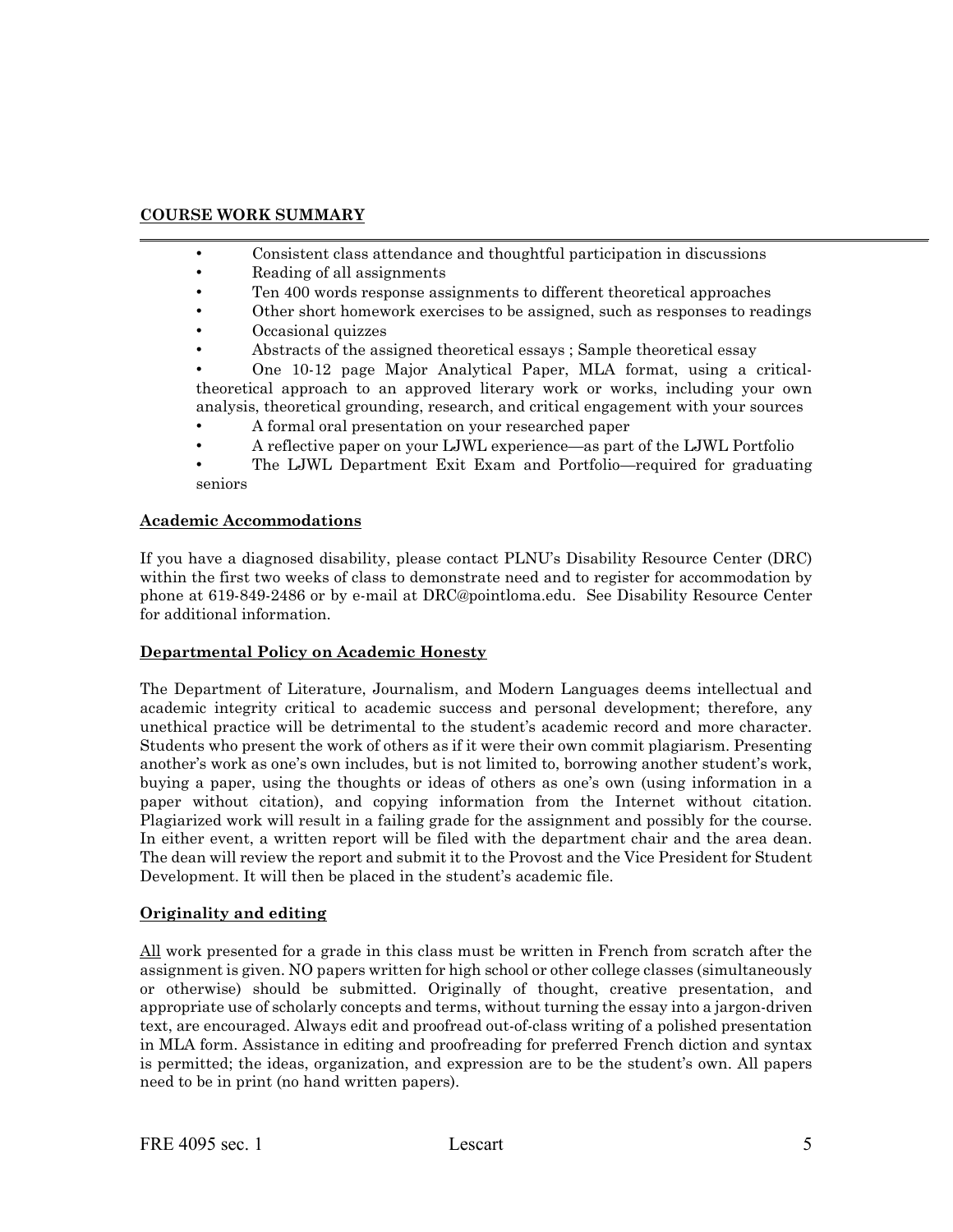### **Classroom Rules**

Please do turn off your cellular phone when you come in class. If you use a computer to take note, you are not allow to check your email or go on the internet and to play any game.

## **FINAL EXAMINATION POLICY**

Successful completion of this class requires taking the final examination **on its scheduled day**. The final examination schedule is posted on the Class Schedules site. No requests for early examinations or alternative days will be approved.

In the rare case that a student is scheduled for more than three (3) final examinations on the same day, the student is authorized to contact each professor in order to work out an alternate time for one of those examinations. Department chairs/school deans and college deans need not be involved in the process of making this accommodation.

| <b>FINAL ORAL DATE &amp; TIME</b>        | <b>FINAL ORAL LOCATION</b> |
|------------------------------------------|----------------------------|
| FRE 4095 section 1<br>$=$ December $9th$ | In CLASS                   |

### **USE OF TECHNOLOGY**

Point Loma Nazarene University encourages the use of technology for learning, communication, and collaboration. This course requires access to computers, software programs, and the Internet. At some point during the semester you will have a problem with technology, but these problems will not normally be accepted as excuses for unfinished work. Protect yourself by doing the following: Save work often and make regular backups of files in a different location from the originals, plan ahead so that you will have time to use the oncampus computers and printers if necessary, and practice safe computing when surfing the web and checking email.

When you are online on CANVAS, in connection with the class lesson, YOU CANNOT access any other page or internet, or your email, or Facebook, etc, unless requested by your professor. If you are not on CANVAS, you will asked to leave the class and will lose the point of participation for this class. You also need to turn off your phone or other electronic device.

# **TUTORIAL SERVICES**

**T**he PLNU Tutorial Center is available free of charge for all current **undergraduate** PLNU students. It offers tutoring for most subjects, as well as general help with paper editing, study skills, etc. The Tutorial Center is located on the south end of Bond Academic Center, next to the Study Abroad offices. The Tutorial Centers is typically open Monday-Thursday from 8:00AM until 9:00PMand Friday from 8:00AM until 3:00PM. Please note that the Tutorial Center is closed from 9:30-10:30AM, Monday, Wednesday, and Friday, and 5:00- 6:00PM every evening. Tutoring is available by appointment only, and appointments must be made at least one day in advance. Appointments may be arranged in person at the Tutorial Center, over the phone at (619) 849-2593, or via email at TutorialServices@pointloma.edu.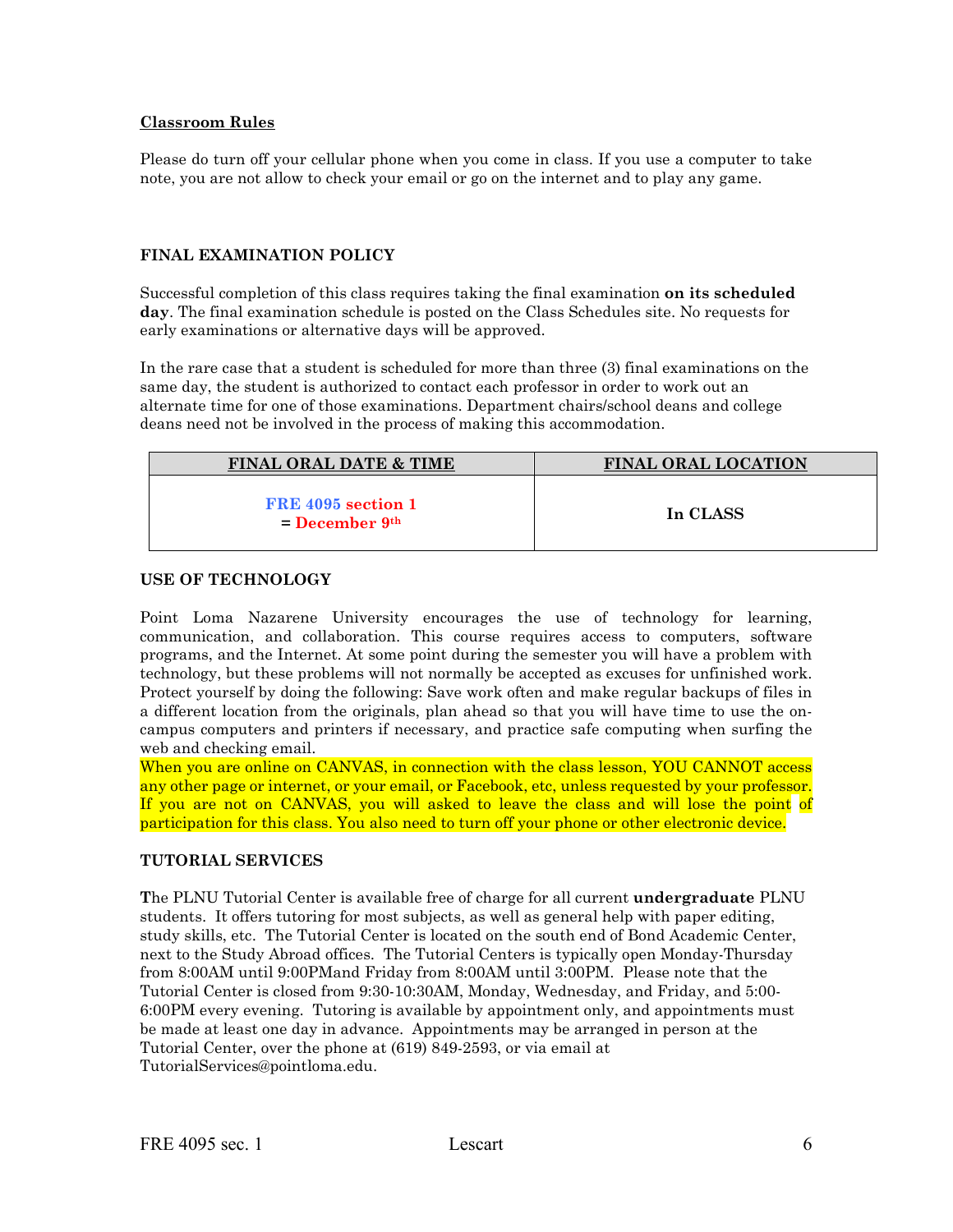### *Class Proposed Schedule*

The class schedule, provided at the end of this syllabus, includes 5 columns of information. Under **Date** is the date of class days. Under **Class Activities** are items to be covered in class for the corresponding day.

In the third column (**Study**) are items in the book to be studied for that day.

In the fourth column (**Read**) are passages to be read, identified by the page in the text on which they appear. Reading passages are set in a boxed screen in the text.

In the last column (**Homework**) are exercises to be written and handed in for that date.. Exercises are identified by page number.

### **Schedule Changes**

Changes can be made in the class schedule at any time, at the discretion of the professor. Changes may be necessitated by illness, class rhythm or by instructional need. Students are responsible to note all schedule changes.

#### **E-class**

Most of the class assignments and documents are on e-class. Please do check your eclass before coming to class and download the appropriate documents.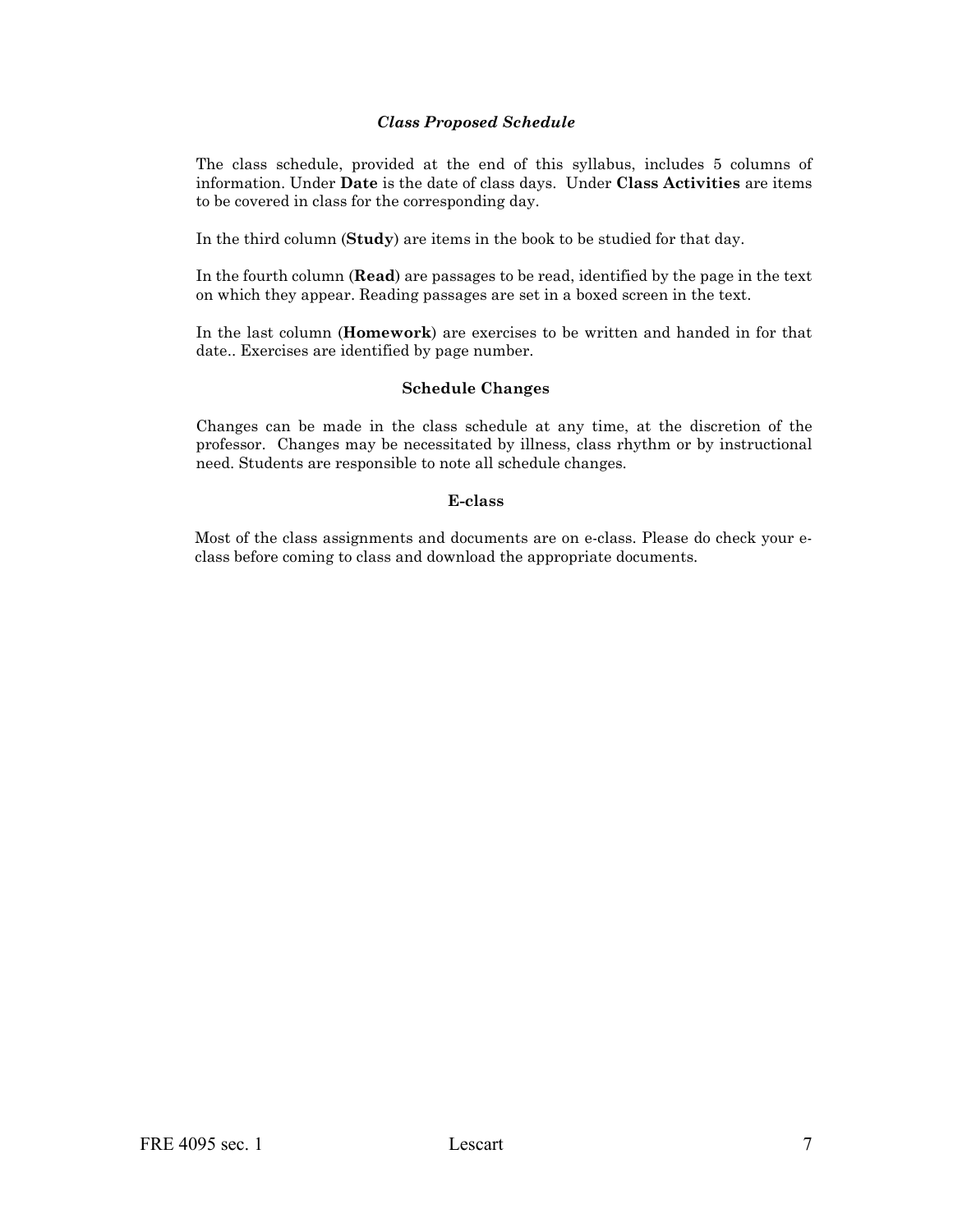### **COURSE ASSIGNMENTS**

### **Analytical Questions for Theory Introductions (8 Responses)**  [Critical Thinking, Oral Communication]

Prepare responses to all of these questions for each theory introduction assigned. Keep your responses concise (400 words limit). Be prepared to share your response to these six questions when called on during class discussion.

1. How did this theory develop—what are its origins? Who are some important

practitioners of this approach? (Name three and briefly cite their significance.)

2. What are the goals of this critical-theoretical approach?

3. What are the underlying assumptions of this critical approach? What is the valuesystem of this theory?

4. What are the methods of this critical approach? If students were to apply this theory to an analysis of a text, what would they need to do?

5. What are the advantages of this approach? What can be learned through using it? How does this approach open up the text?

6. What are the problems/shortcomings of this approach? Is it self-contradictory or limiting in any ways?

7. Find in a library search one article that looks like an interesting example of this critical approach. (The article may be in a journal or in an edited collection.) Write a correct MLA citation and a one sentence annotation focusing on the thesis or main claim of the essay.

### **Theoretical Essay Example (1)**

[Information Literacy, Critical Thinking]

*To Turn In to Me*: Staple a cover page to the example critical essay you have printed out or photocopied (or save it in pdf and post in on Canvas). On your cover page include a heading with your name, date, course number and name, and the full bibliographic citation of the sample critical essay. Below this heading write your response to #2 below.

*To Distribute in Class*: Make 10 copies of your cover page & response to #2 and bring the copies to class on your assigned day. (or according the number of students in the class)

1. Example: Find a journal article or essay from an edited collection (outside of our course texts) that uses a particular theoretical approach to examine a work of literature. Choose the work of literature on which you are writing your major paper.

2. Response (400 words): What theory or theories are used in your journal article or essay? What are two or three key insights gained in the use of this approach to read the literary work?

3. Bibliography: What two or three scholarly sources in the bibliography of your example do you recognize (say how) or want to investigate further (say why)? List these sources in a bibliography at the bottom of your cover page response.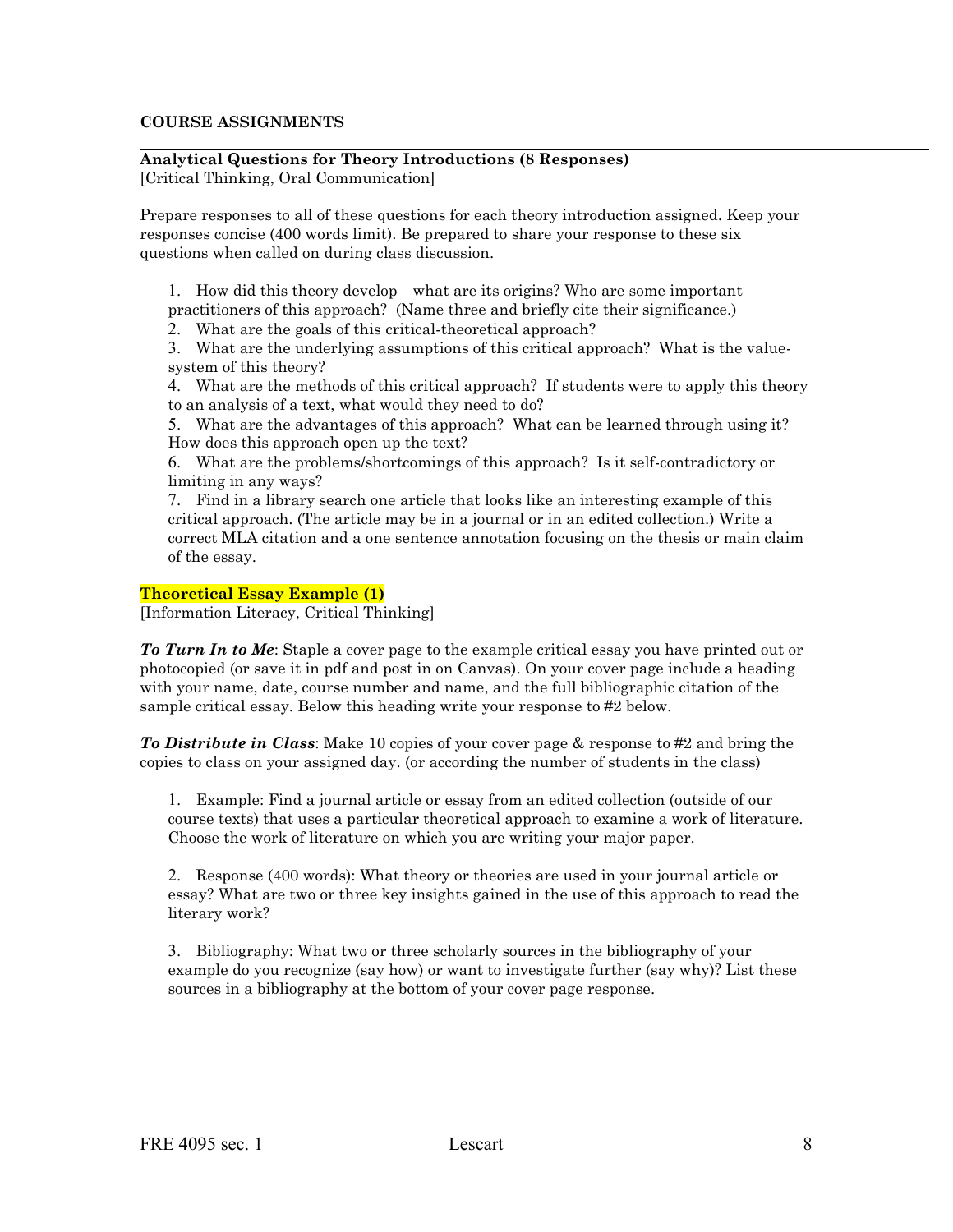### **TEXTS ANALYSIS (8 Abstracts) MAUPASSANT / YOURCENAR**

[Critical Thinking, Written Communication]

You will write and informally present eight 3 pages (MLA format) essays of your assigned theoretical readings. You will also be prepared to answer questions about your understanding of the theoretical reading and to pose follow-up questions about it to the class.

Instructions, tips, samples, and helpful videos for writing abstracts may be found on these sites: http://writing.colostate.edu/guides/guide.cfm?guideid=59 (Informative & Descriptive) http://www.indiana.edu/~wts/pamphlets/abstracts.shtml (Indicative) http://owl.english.purdue.edu/owl/resource/656/1/ http://writingcenter.unc.edu/handouts/abstracts/ (Informative & Descriptive) http://www.sccur.uci.edu/sampleabstracts.html (Samples) http://users.ece.cmu.edu/~koopman/essays/abstract.html

### **Capstone Key Assessment assignments—more information to follow**

[Critical Thinking, Written Communication, Oral Communication, Information Literacy]

- 1. Senior Portfolio: Reflective Essay, FRE 495 Major Paper (Live Text)
- 2. Literary Scholarship on Point—Research Colloquium (Formal Oral Presentation)

# **Literary Scholarship on Point—Research Colloquium**

[Oral Communication]

On assigned date December 9th a special department colloquium will take place during which you will formally present your Major Analytical Paper to an audience of LJWL students and faculty. Full guidelines for your oral presentation will be given in a separate document.

Your oral presentation will be assessed with the AAC&U Oral Communication Rubric which you may find here: http://assessment.pointloma.edu/wp-content/uploads/2014/05/AACU-VALUE\_-Oral-Communica..1.pdf and on Canvas in the Rubrics module. Please review this rubric carefully so that you will know the criteria and level of quality we will be looking for in assessing in your oral presentation.

# **APPROACHING AN ACADEMIC ESSAY**

For this course, you will be expected to learn to read and analyze the language of the literary profession: you need to be able to understand the conversations of the interpretive community so that you can also engage in them in your own papers, as well as critically examine their premises. This task demands higher-level thinking in dealing with often abstract concepts. It is quite challenging to "decode" some of the rhetoric used by academics; literary critics have their own language, as do practitioners in every academic discipline. Here are some tips to help:

1. Scan the essay first to gain a general idea of the thesis and approach—i.e. get an overview of the work.

2. Now read the essay rigorously, underlining and annotating major, irritating, and provocative points. A good reader is a re-reader who goes back through the work and marks up his or her text.

3. Outline the work. List the main claim (thesis), subpoints, and evidence used for support (backing).

4. Interrogate the text, writing in the margins or your notes what your questions are.

FRE 4095 sec. 1 Lescart 1995 Sec. 1 2006 1997 1998 Sec. 1 2006 1997 1998 9